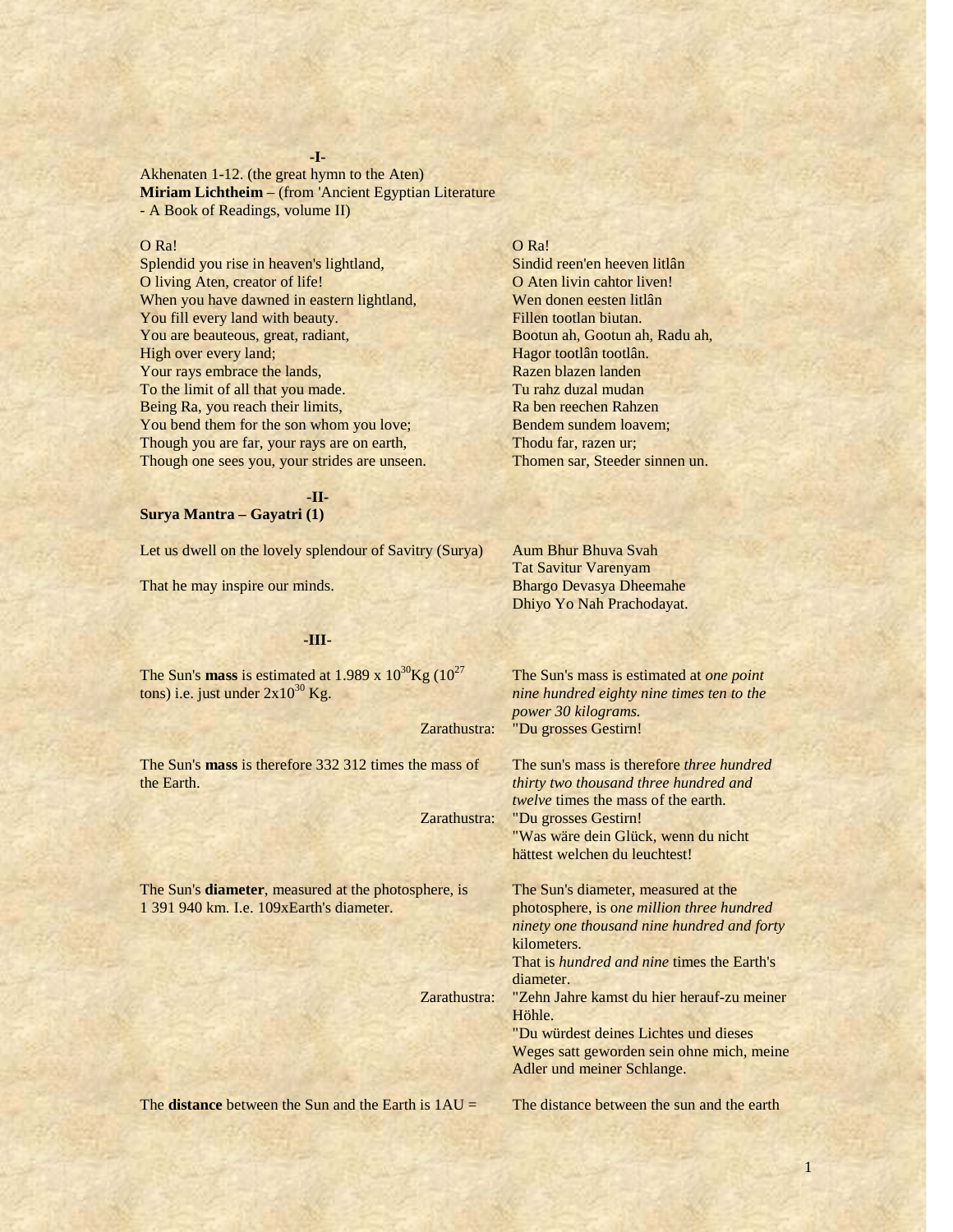# 150 000 000 km.

Zarathustra:

Akhenaten 24-44. (Choir + soloists):

### O Ra!

Earth brightens when you dawn in lightland, When you shine as Aten of daytime; As you dispell the dark, As you cast your rays, The (two) Lands are in festivity. Awake they stand on their feet, You have roused them; Bodies cleansed, clothed, Their arms adore your appearance. Trees, herbs are sprouting, Birds fly from their nests, Their wings greeting your *ka.* The entire land sets out to work, All beasts browse on their herbs; All flocks frisk on their feet, All that fly up and alight, They live when you dawn for them. Ships fare North, fare South as well, Roads lie open when you rise; The fish in the river dart before you, Your rays are in the midst of the sea.

# **-IV-**

# **Surya Mantra – Gayatri (2)**

Let us dwell on the lovely splendour of Savitry (Surya)

That he may inspire our minds.

# **-Va-**

**Luminosity** is  $3.85 \times 10^{23}$  kW

Effective **temperature** is 5778 K

- Interior Core  $15.6x10^6$  K
- Photosphere 6400 K
- Minimum sunspot 4400 K
- Chromosphere 6000-20 000 K
- Transition region 20 000 2 000 000 K

is: one astronomical unit, which is: *one hundred and fifty million* kilometers. "Du grosses Gestirn!

O Ra! Ur lumid wen donen litlân Wen sheenen's Aten dahten; (wen) Dispeller Dahk, (wen) Kasteller Rahz, Landen festen. Ah-wake feeter stan Ah-rouset han; Bodi püra, vetüra, Armen doran mien. Arbor, erbor shoot, Avor flienov nesten, Wingor geerten *ka.* Total-lân toot laborân, Toot-anim esvor ebor; Toot-offlok rollick feeter, Too flien arrüp, allit, Liven wen donen ah-them. Boaten Norket sail, Surket sail, Roden open wendu rain; Fishor rivor-rodu hail, Razen ben midor u'zain.

Aum Bhur Bhuva Svah Tat Savitur Varenyam Bhargo Devasya Dheemahe Dhiyo Yo Nah Prachodayat.

The Sun's luminosity is *three point eighty five times ten to the power twenty three* kilowatt.

Its effective temperature is *five thousand seven hundred and seventy eight* degrees Kelvin. [roughly 6000 K] To be precise:

- The temperature at its core is more than fifteen million degrees Kelvin.
- The temperature in the photosphere varies between *six thousand four hundred* Kelvin and *four thousand four hundred* Kelvin – depending on sunspot activity.
- The temperature in the chromosphere varies between *six thousand* and *twenty thousand* Kelvin.
- The transition region varies between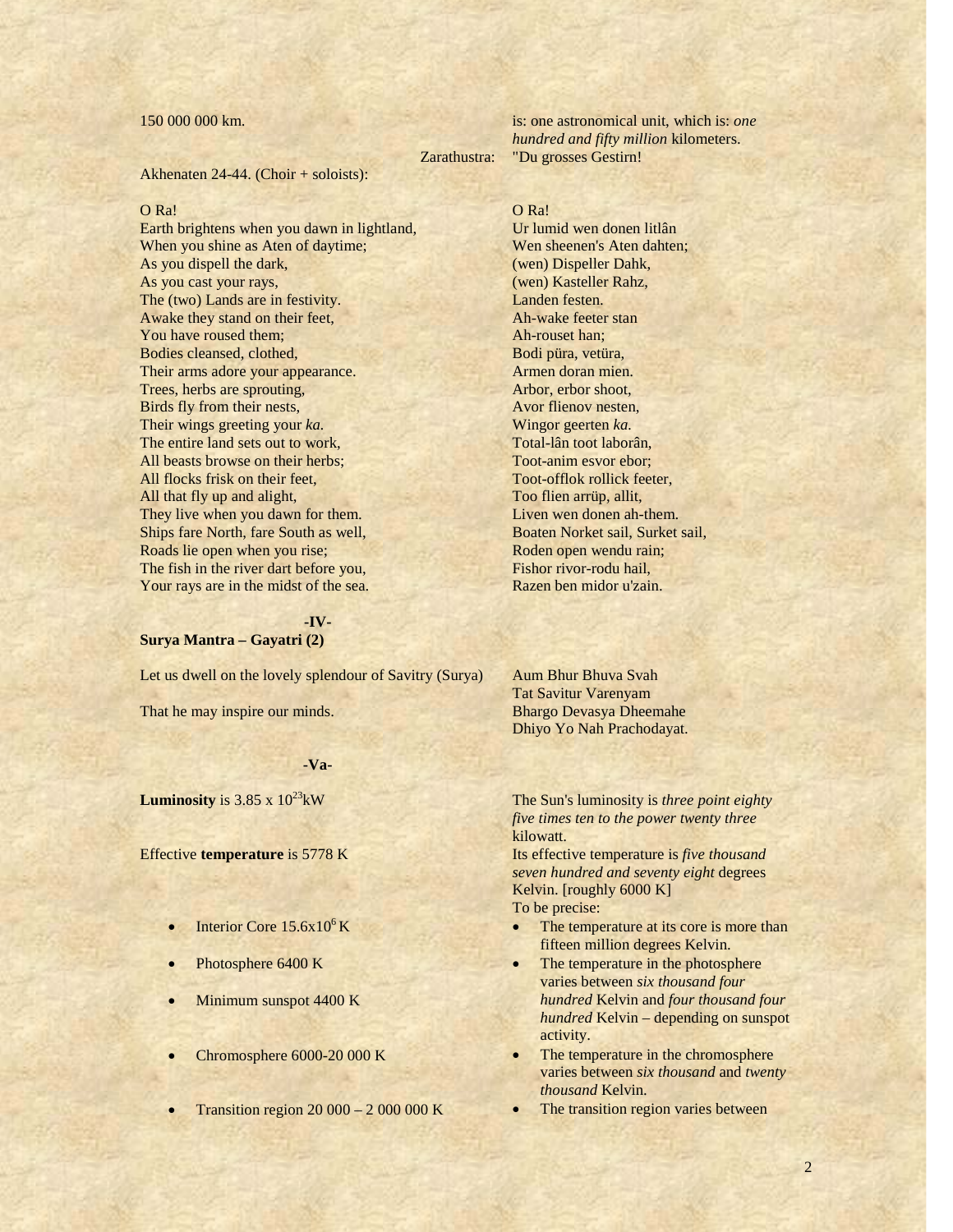• Coronal large scale structures and holes 1 000  $000 - 2000000K$ 

#### Akhenaten 45-62

Who makes seed grow in women, Who creates people from sperm; Who feeds the son in his mother's womb, Who soothes him to still his tears. Nurse in the womb, Giver of breath, To nourish all that he made. When he comes from the womb to breathe. On the day of his birth, You open wide his mouth, You supply his needs.

When the chick in the egg speaks in the shell, You give him breath within to sustain him; When you have made him complete, To break out from the egg, He comes out from the egg, To announce his completion, Walking on his legs he comes from it.

### **Chemical Composition**

| 91% H - by mass: 71% H |          |
|------------------------|----------|
| 9% He                  | 27% He   |
| $0.1\%$ other          | 2% other |

# O Ra!

Rotation period is 25-35 days, depending on latitude. Equatorial zones slower than higher latitudes.

O Ra! How many are your deeds, Though hidden from sight, O sole God beside whom there is none!

# **-Vb-**

# **Zarathustra**

Du Grosses Gestirn! Siehe! Ich bin meiner Weisheit überdrüssig, wie die Biene, die des Honigs zuviel gesammelt hat, ich bedarf die Hände, die sich ausstrecken.

Ich möchte verschenken und austeilen, bis die Weisen unter den Menschen ihrer Torheit und die Armen wieder einmal ihres Reichtums froh geworden sind.

*twenty thousand* and *two million* degrees Kelvin.

Coronal structures can reach temperatures between *one million* and *two million* degrees Kelvin.

U magró sem'en woman, U cahtor sempen mensen; U fedor sont'en muder woom, U sooth'on tieren still. Noor ten woom, Givor Ahtem, Nuren tutal mudan. Wen comet dawoom ak ahár. Dahtenog buren, Opener muren, Sooplayner nuden.

Wen chick en egg'shell speek, Ghiver Ahtem innen ak sustár; Wen complaytet, Ak brayken eggson, Ek sorten eggson, Ak annoncetár complayshen, Ek sorten ambulant'o leggon.

The sun's chemical composition is: Ninety one percent hydrogen - by volume; Nine percent helium; And the remaining fraction (of a percent) are other elements.

# O Ra!

Because of its gaseous nature, the sun rotates at different speeds at different latitudes and varies between twenty five and thirty five days. The equatorial zone is slowest.

O Ra! Quantom dahn, Hiddom sahn, O solar Gott – nah ben noh!

Du Grosses Gestirn!

Siehe! Ich bin meiner Weisheit überdrüssig, wie die Biene, die des Honigs zuviel gesammelt hat, ich bedarf die Hände, die sich ausstrecken. Ich möchte verschenken und austeilen, bis die Weisen unter den Menschen ihrer Torheit und die Armen wieder einmal ihres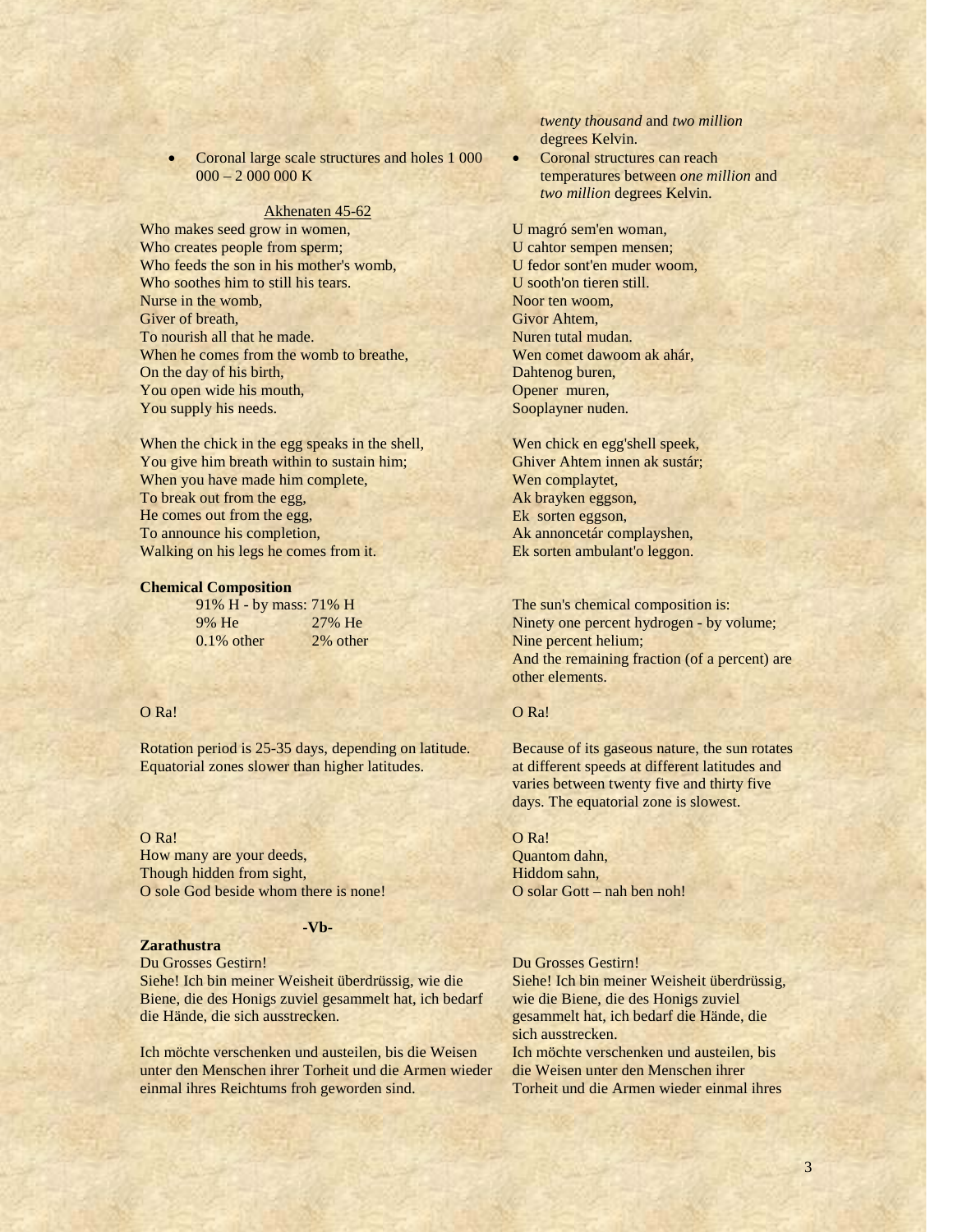Dazu muss ich in die Tiefe steigen: wie du des Abends tust, wenn du hinter das Meer gehst und noch der Unterwelt Licht bringst. Du überreiches Gestirn!

**Rotation and magnetic cycles** Sunspot cycle is 11 years (average) Magnetic cycle is 22 years.

# **-Vc-**

You made the earth as you wished, you alone. All people, herds and flocks; All upon earth that walk on legs, All on high that fly on wings, The lands of Khor and Kush, The land of Egypt.

You set every man in his place, You supply their needs; Everyone has his food, His lifetime is counted. Their tongues differ in speech, Their characters likewise; Their skins are distinct, For you distinguished the peoples.

### **Sun's interior.**

Solar interior density is  $148000 \text{Kg/m}^3$  i.e. 100 times density of water

Nuclear (proton-proton) reactions synthesizing helium.

Radioactive transfer through radiation zone (2/3 of the sun's radius)

Convection transfer through convection zone (1/3 of sun's radius)

Magnetic fields at surface thought to be generated by dynamo effect in lower convection zone

Solar Wind speed expanding out of corona varies between 300 and 750 km/s

# **-Vd-**

You made Hapy (the Nile) in *dat*, You bring him when you will, To nourish the people, For you made them for yourself.

Reichtums froh geworden sind. Dazu muss ich in die Tiefe steigen: wie du des Abends tust, wenn du hinter das Meer gehst und noch der Unterwelt Licht bringst. Du überreiches Gestirn!

Sunspot activity increases and decreases every eleven years. The sun's magnetic cycle is twenty two years.

U ma Ur at wonten, solar U. Toot-ôm, toot-urd, toot-offlock; Toot Urdom ambuleggon, Toot-arrüp wingorof flien, Lander af Khor y Kush, Aegypt lân.

U planer set toot-man, U supplayner nuden; Toot-man â food, Tid-liven countet. Tongor speek differ, Carator differ; Skinnor distintiv, U distinket mensen.

The sun's interior density is thought to be *one hundred forty eight thousand* kilograms per cubic meter, that is: *one hundred* times the density of water. Nuclear reactions in the core synthesize Helium. Radioactivity transfers energy through the radiation zone; Further transfer by convection in convection zone; Magnetic fields at surface generated by dynamo effect in convection zone; Solar Winds expand from the corona into solar space at speeds between *three hundred* and *sevenhundred and fifty* kilometers per second.

U ma Hâpy en *dat,* Bir'in wen wonten, Ak Nuren mensen, Koz U ma 'them ah-selfor.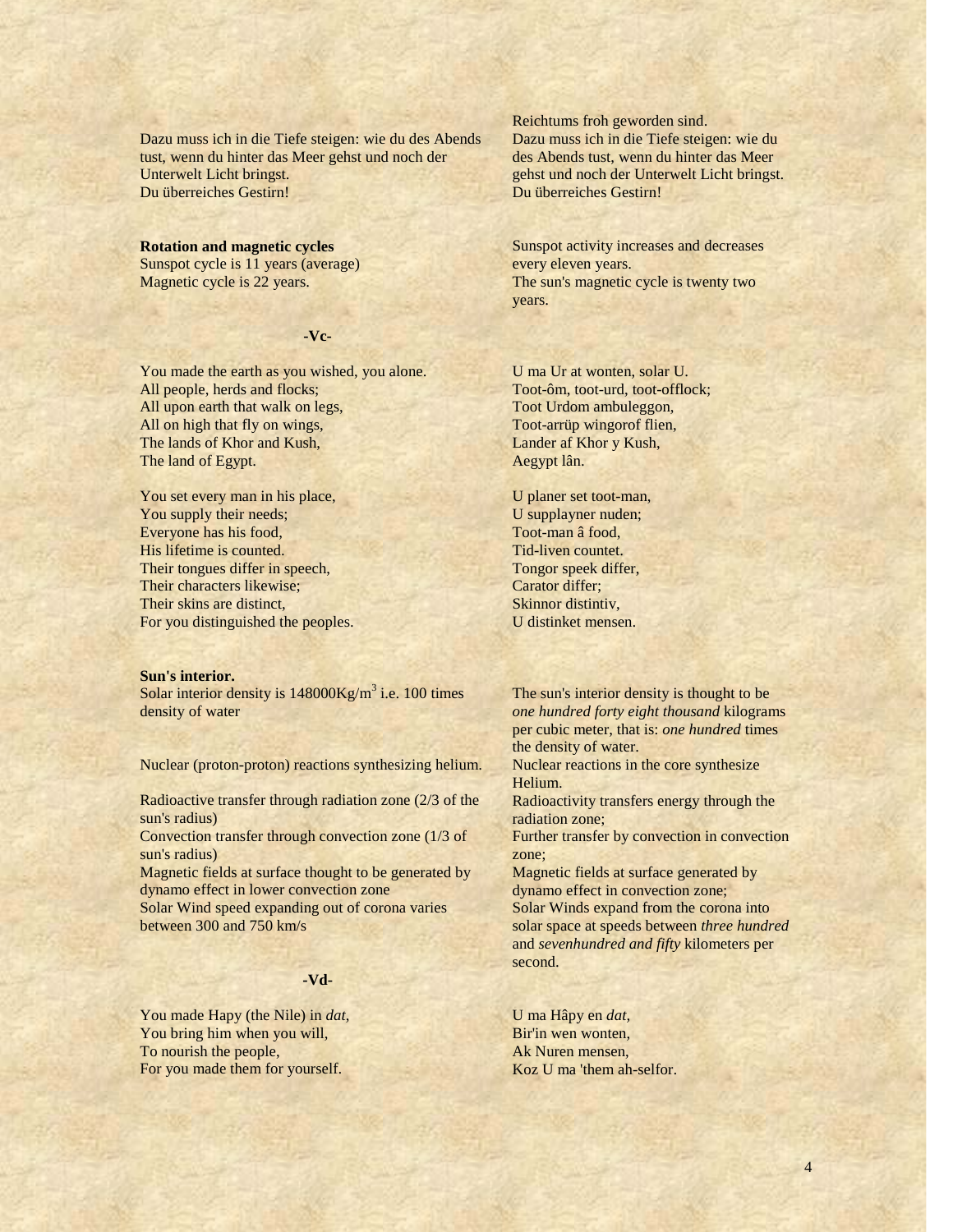Lord of all who toils for them, Lord of all lands who shines for them, Aten of day-time, great in glory!

All distant lands, you make them live, You made a heavenly Hapy (i.e.rain) descend for them; He makes waves on the mountains like the sea, To drench their fields and their towns. How excellent are your ways, O Lord of Eternity! A Hapy from heaven for foreign peoples, And all lands' creatures that walk on legs, For Egypt the Hapy who comes from *dat.*

## **-Ve-**

Distance Earth-Sun is  $150,000,000$  km =  $1AU =$  just under 12000 x Earth's diameter. "Practically all the energy the earth receives is that which the Sun radiates." (KJHP 314)

Solar **irradiance** is approx. 1353W/m<sup>2</sup> (mean irradiance  $= 1368 W/m^2$ 

From "The timeless energy of the sun", Madanjeet Singh, Unesco World Solar Programme 1996-2005, Thames and Hudson – London 1998.

## **Zarathustra:**

Du Grosses Gestirn! Du Überreiches Gestirn! Wohlan! Sie schlafen noch, diese höheren Menschen, während ich wach bin: das sind nicht meine rechten Gefährten! Nicht auf sie warte ich hier in meinen Bergen. Zu meinem Werke will ich, zu meinem Tage: Aber sie verstehen nicht was die Zeichen meines Morgens sind, mein Schritt ist für sie kein Weckruf. Mein Adler ist wach und ehrt gleich mir die Sonne. Mit Adlers Klauen greift er nach dem Lichte. Ihr sind meine rechten Tiere; ich liebe euch.

# **-Vf-**

Your rays nurse all fields, When you shine they live, they grow for you; You made the season to foster all you made, Winter to cool them, heat that they taste you. You made the far sky to shine therein, To behold all that you made; You alone, shining in your form of living Aten, **Risen, radiant, distant, near.**

Hir af toot-ôm, ah-them toiler, Hir af toot-lân, ah-them sheener, Aten dahten, grandiglory!

Toot-lân distân, U ma liv, U ma himlen Hapy ah-them dessendér, Maket waver at bergan com zain, Drinken'ter felder, drinken'ter toner. Excellan mannor, O Hir af Evvar! Hâpy o'hevven ah-forrin mensen, Y crator tootlâns ambuleggon, Hâpy comet da *dat* ah-Aegypt.

# **-Ve-**

The distance between Sun and Earth is one astronomical unit – that is: hundred and fifty million kilometers or nearly twelve thousand times the earth's diameter. Almost all the energy the earth receives is that which the sun radiates. Solar irradiance

The Sun is the one source of energy that sustains and links all life. Solar power is the origin of many forms of energy, such as Heat; brain and muscle power; fossil fuels; Biomass; Aero-dynamic, Hydro-electric, Geo-thermal, Reflective, Photo-voltaic power.

Rahzen nuren felder, Wen sheener livven, ah t'U grover; U ma seezon ak foster al mudan, Winter ak cooler, Zommer ak teyster U. Firmamenten ma ak sheenen, Holden al mudan; Solar Solar, sheenet format livvin Aten U, **Reenan, Radan, Distan, Neran.**

5